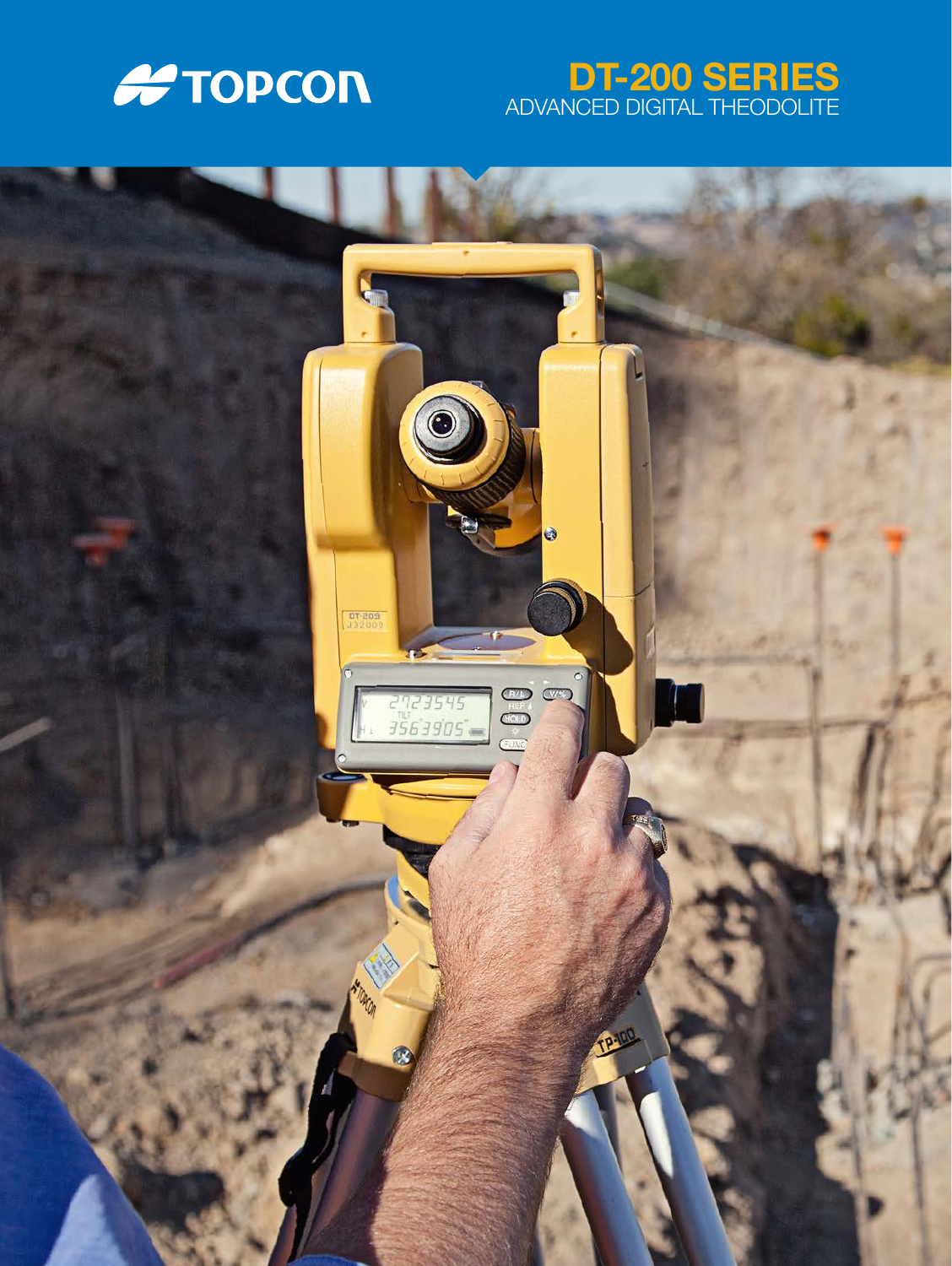

# All The Theodolite You'll Ever Need

- Laser pointer through the scope
- Extremely low power consumption
- Waterproof and dustproof
- RS232C data I/O port
- Operates on 4 AA batteries

#### Make your next job a snap

With Topcon's DT-200 you'll be up and working fast, thanks to it's simple interface and large, easy-to-see backlit LCD. There's an optical plummet that makes set up over a control point easy, and a tilt sensor that provides  $\pm 3$  minute angle correction. The DT-200 Series features two magnification choices – 26x and 30x, a super-short 3 ft. minimum focus distance for those tight areas, and angle accuracies of 5, 7, and 9 arc seconds.

#### Laser pointer

Add a whole new dimension of accuracy and confidence to your alignment jobs with Topcon's unique DT-200L Series featuring a red Class II laser beam. Use it anywhere on your site and see clearly in direct sunlight up to 165 ft. Now you can easily and accurately place anchor bolts at regular intervals on a line, set an angle and use the beam to verify your tape measure is properly aligned for the next stake, or "sight in" footers, frames, and tilt-up walls.

#### The ultimate in continuous operation

The DT-200/DT-200L Series provides up to 170 hours of operation in Angle Measurement mode on 4 AA batteries, better than any other model. When it is time to change batteries, it's as easy as snapping out the old ones and snapping in the new. When using the laser, power consumption is low, providing up to 45 hours of continuous operation.



#### Durability, accuracy, and value

Topcon's DT-200 Series represents the highest accuracy and value in digital theodolite technology. Only Topcon, with over 80 years of experience manufacturing the world's most precise optical survey instruments can offer the precision, durability, and advanced technology found in each DT-200.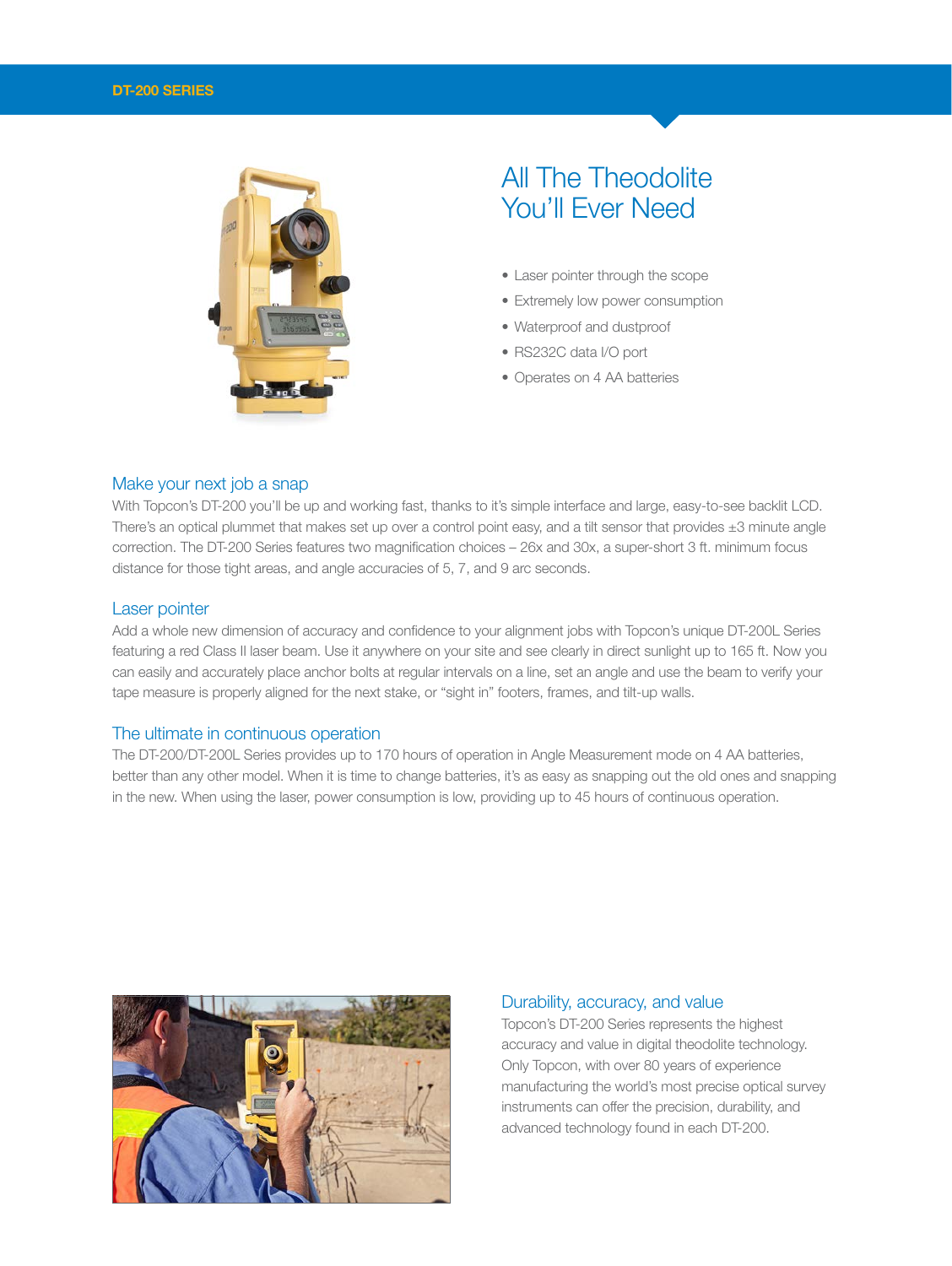